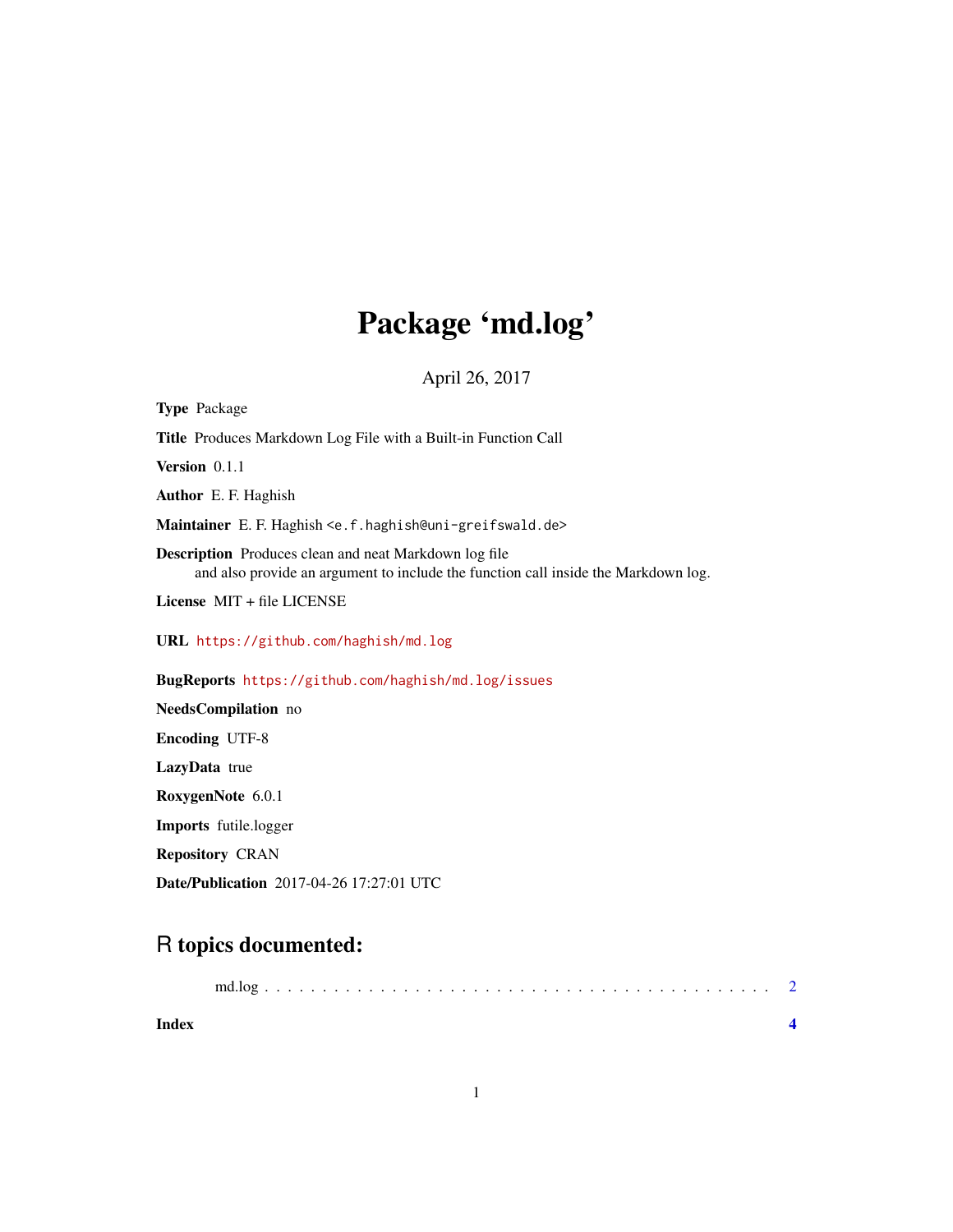<span id="page-1-0"></span>md.log *md.log*

#### Description

produces Markdown log files with an optional argument to include the function call inside the Markdown log file.

#### Usage

```
md.log(msg, file = "", append = FALSE, sys.info = TRUE,
section="monospace", level="", trace=TRUE, date=FALSE,
time=FALSE,datetime.fmt="%Y-%m-%d %H:%M:%S")
```
#### Arguments

| msg          | the text that is to be printed in the log file. By default msg is printed as monospace<br>code inside the Markdown log, unless the section argument is used to change<br>this behavior.                          |
|--------------|------------------------------------------------------------------------------------------------------------------------------------------------------------------------------------------------------------------|
| file         | A connection, or a character string naming the file to print to. If "" (the default),<br>the msg is printed to the standard output connection or the previously defined<br>log file                              |
| append       | logical. Only used if the argument file is the name of file (and not a connection).<br>If TRUE, output will be appended to file; otherwise, it will overwrite the contents<br>of file.                           |
| sys.info     | logical. Only used Only used if the argument file is the name of file (and not a<br>connection). If TRUE, the system information, R version, and date and time will<br>be printed at the outset of the log file. |
| section      | styles the msg argument with Markdown syntax and it can be monospace, section,<br>subsection, or paragraph. the default value is monospace.                                                                      |
| level        | is a marker that is printed at the beginning of each monospace massage and<br>cannot be more than seven characters long. this argument can be used to distinct<br>massages with warnings or errors               |
| trace        | logical. If TRUE, the function call is included before each msg                                                                                                                                                  |
| date         | logical. if TRUE, the current date is included before each msg                                                                                                                                                   |
| time         | logical. if TRUE, the current time is included before each msg                                                                                                                                                   |
| datetime.fmt | specifies the format of date and time arguments and by default is "%Y-%m-%d %H: %M: %S".<br>whitespace should only be used to separate the date and time formats                                                 |

#### Author(s)

E. F. Haghish Institute for Community Medicine University of Greifswald, Germany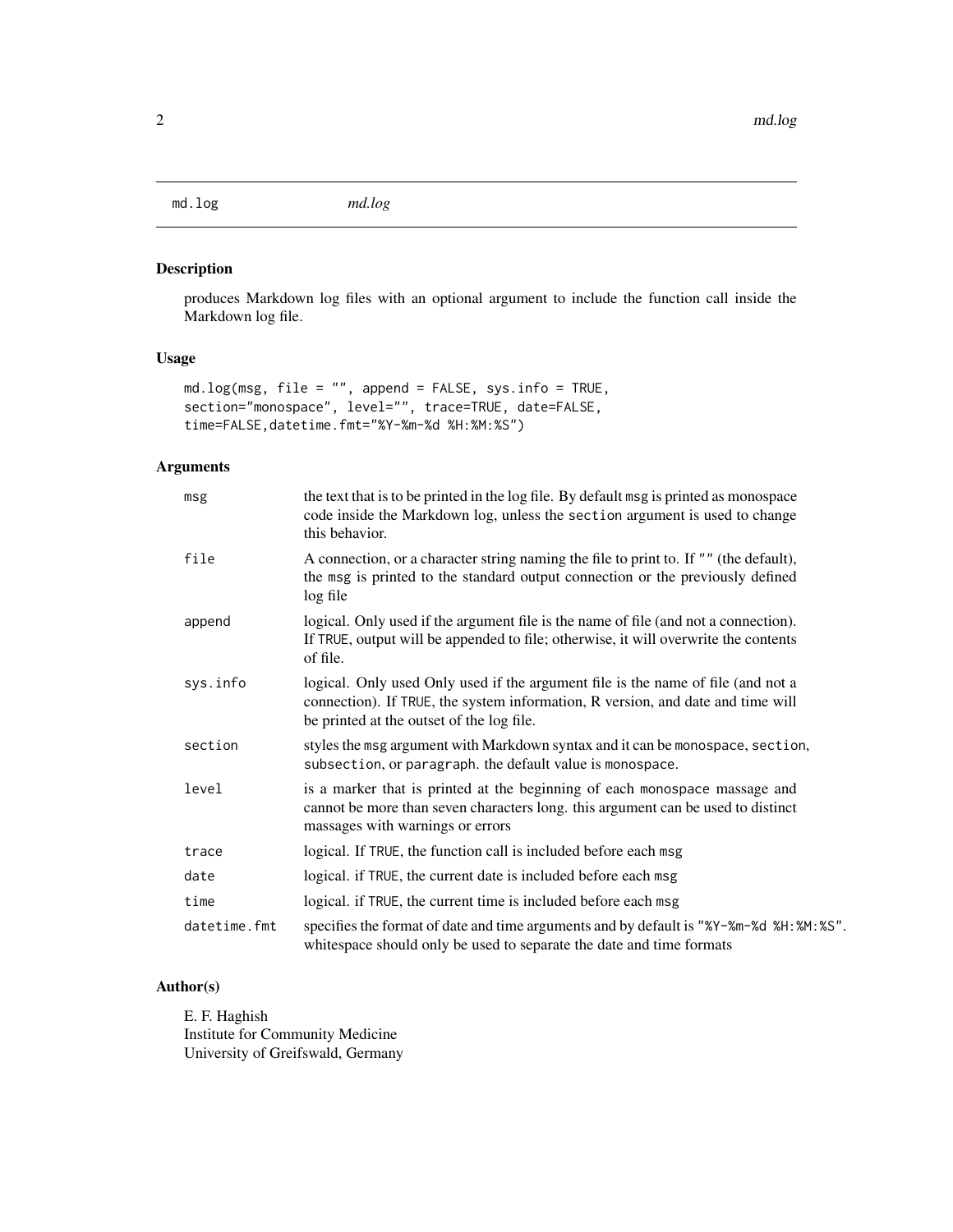#### $\Box$  and  $\Box$  3

<haghish@uni-greifswald.de> and Institute for Medical Informatics (IMBI) University of Freiburg, Germany <haghish@imbi.uni-freiburg.de>

#### Examples

```
# --------------------------------------------------------------------
# Testing the md.log package
# ====================================================================
child = function() {
 md.log("current function", level="dope!")
}
parent = function(){
md.log("step 2")
child()
}
grandparent = function() {
md.log("step 3")
parent()
}
# The main test function that produces the log and calls the other functions
md.log.test = function() {
require(md.log)
 md.log("Initiating a new Markdown log", file="markdown.log")
 # starting the logs
 md.log("a simple MONOSPACE log")
 md.log("Adding a level", level="notice")
 md.log("level makes you pay attention to a particular line")
 # add a subsection and a paragraph in the log
 md.log("This is a subsection", section="subsection")
 md.log("This is a text paragraph for detailed explanation...", section="paragraph")
 # testing the function call
 child()
 md.log("so far so good! now let's test a more complex nest")
 grandparent()
}
md.log.test()
```